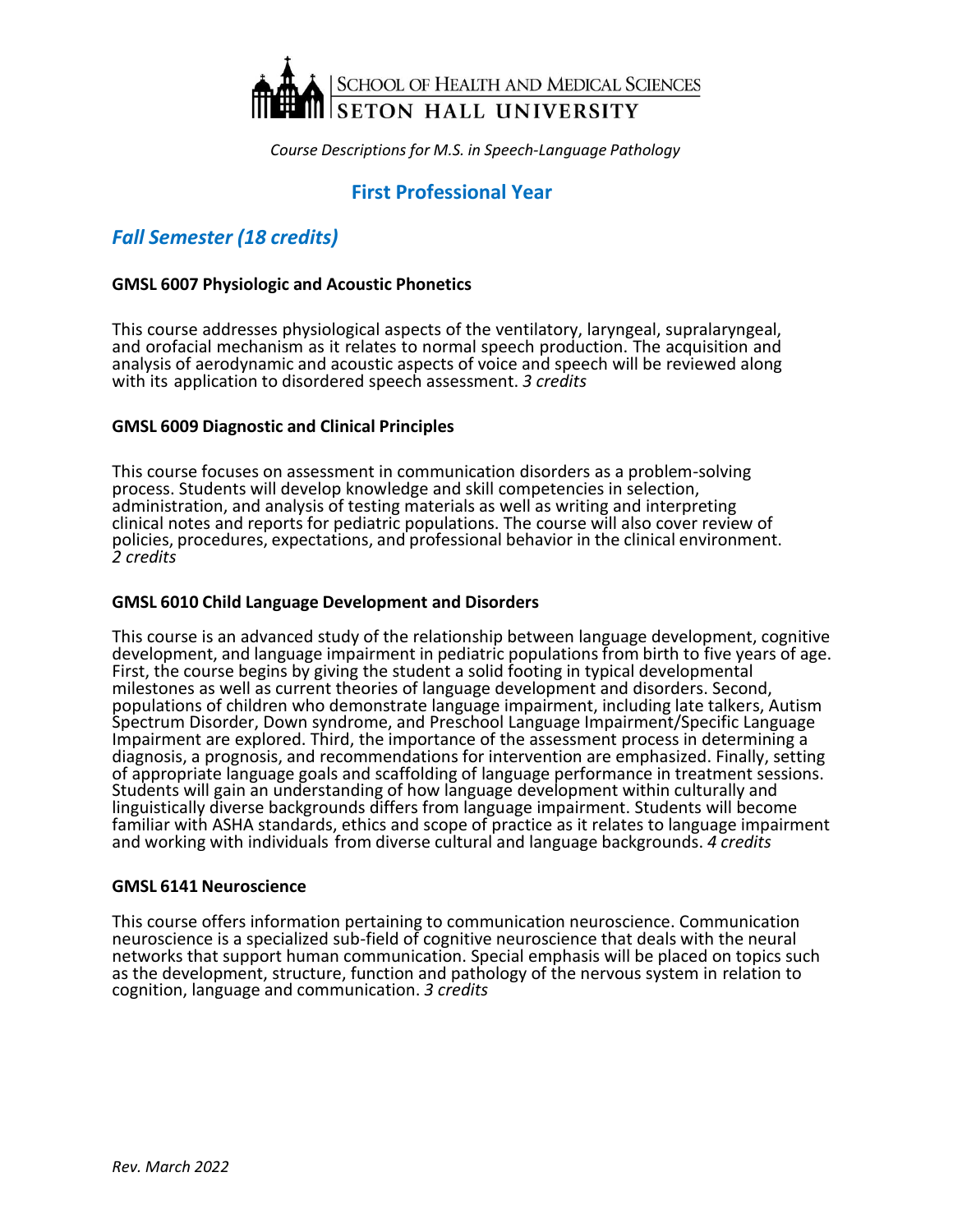

# **GMSL 7001 Audiology and Aural Rehabilitation for the Speech-Language Pathologist**

The objective of this course is to supply the prospective SLP with the information necessary to interpret and best utilize the results of an audiologic assessment, and enable them to plan and carry out appropriate intervention and management strategies. Students will be provided with the basic knowledge and skill necessary for performing audiologic screenings (pure tone, tympanometric and otoacoustic emissions as per ASHA's Scope of Practice for the SLP) as well as a working knowledge of evaluation procedures and interpretation of audiometric results; normal and abnormal hearing processes; appropriate treatment and referral. Communication assessment, intervention and management of children and adults with hearing loss will be addressed. Students will also gain an understanding of individualization of treatment/rehabilitation plans, the importance of family education and involvement, and collaborative interdisciplinary team models. *3 credits*

# **GMSL 7002 Research Methods I**

This course provides an overview of concepts as it relates to the question, design, and data analysis of a research study. The goal is to help students in developing skills that will make them better consumers of research. *3 credits*

# **First Professional Year**

# *Spring Semester (17 credits)*

# **GMSL 6011 Speech Intelligibility and Its Disordersin Children**

This course provides a strong foundation in the typical development of speech intelligibility and the knowledge and skills needed to assess and treat children with speech intelligibility disorders. Students will learn the developmental milestones related to speech intelligibility development and undergo a review of the normal anatomical and physiological process for producing intelligible speech and review IPA transcription. Students will expand their knowledge of the assessment, diagnostic and treatment aspects of pediatric speech intelligibility. Characteristics of special populations will also be considered. *3 credits*

#### **GMSL 6012 School Age Language and Literacy**

This course will cover principles and practices relevant to the assessment and treatment of language and literacy disorders in school age populations including children and adolescents ages 5 to 21. The goal of this course is to equip students with the knowledge and skills that ASHA specifies as necessary for school-based speech- language pathology. Topics covered include: foundational knowledge in the structure of schools; screening, referral, and diagnostic procedures in school settings; collaborating on Individualized Education Plan (IEP) teams; developing evidence-based treatment plans that meet Individuals with Disabilities Education Act (IDEA) guidelines; and theoretical foundations for the treatment of language-based learning disabilities and literacy deficits*. 3 credits*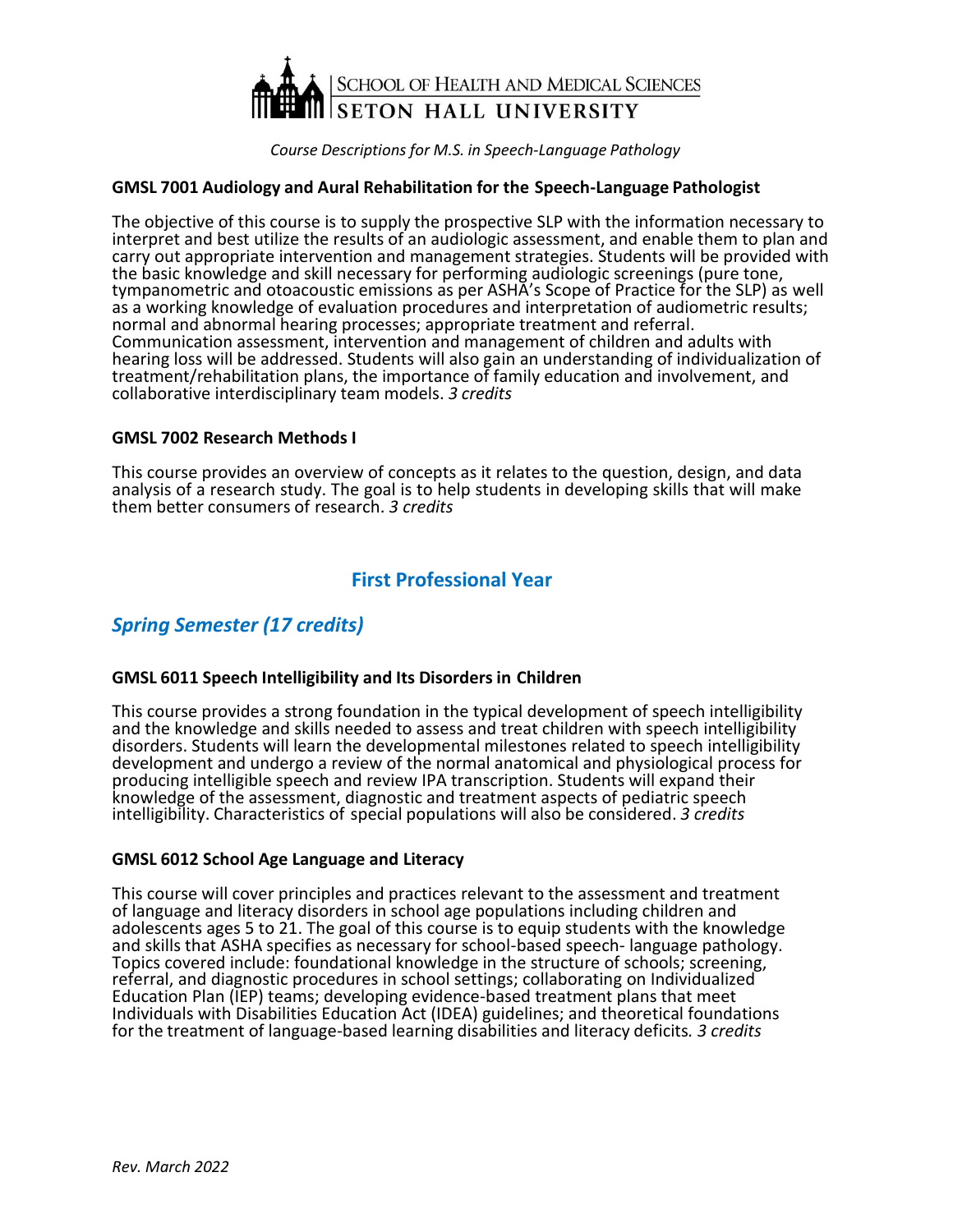

# **GMSL 6022 Biomedical Ethics and Professional Issues in Speech-Language Pathology**

This course presents a study of the application of human and professional values, judgment, and choices to selected ethical dilemmas that arise in health care practice. The scope of practice and code of ethics in speech-language pathology will be explored; theories and styles of counseling and interviewing techniques used with communicatively- impaired individuals and their families will be included. This is a problem based course presented through complex medical case studies relevant to the speech-language pathologist. Ethical clinical decision making models will be explored. *2 credits*

# **GMSL 6518 Acquired Disorders of Language and Cognition**

The focus of this course will be on theoretically-motivated protocols for diagnostic evaluation and treatment of aphasia. This course, in its entirety, will deal with the conceptual scaffoldings of two major paradigms of thought in the field of aphasia, namely, the impairment approach and the social-functional approach. In addition, this course offers information on the cognitivelinguistic deficits in the right hemisphere damaged adults. *3 credits*

# **GMSL 6521 Dysphagia**

This course is an advanced study of the nature, etiology and physiology of the normal and disordered swallow across the lifespan. Instrumentation as it relates to the diagnosis of dysphagia will be presented. Treatment and clinical decision making will be highlighted. *3 credits*

# **GMSL 7041 Clinical Practicum/Clinical Seminar I**

Supervised clinical practicum in speech-language pathology with associated clinical seminar. *3 credits*

# **Second Professional Year**

# *Summer Semester (14 or 15 credits)*

#### **GMSL 6522 Pediatric Dysphagia and Procedures in Early Intervention**

This course provides a solid foundation in the typical development of feeding and the disorders of feeding. Students learn to conduct a clinical feeding evaluation and apply treatment principles that are evidence-based. The course covers the developmental stages of bottle feeding through advancing textures and cup drinking. We discuss tube weaning, sensory-motor issues and multi-component feeding disorders in medically-involved children. There is a special unit on premature infants. Graduate students spend the day rotating through 3 stimulation experiences in the high fidelity NICU center where infant manikins produce stress and aspiration-risk cues. The graduate students conduct a bottle readiness assessment as part of the experience. Early Intervention topics from earlier in the MS program extend into this specialty course with a NJ EIS focus. Our clinical focus is on late talkers, autism spectrum disorder and children at biological and/or environmental risk for communication and feeding disorders. The course is deeply rooted in evidence -based practice of the American Speech, Language, Hearing Association and the World Health Organization.. *3 credits*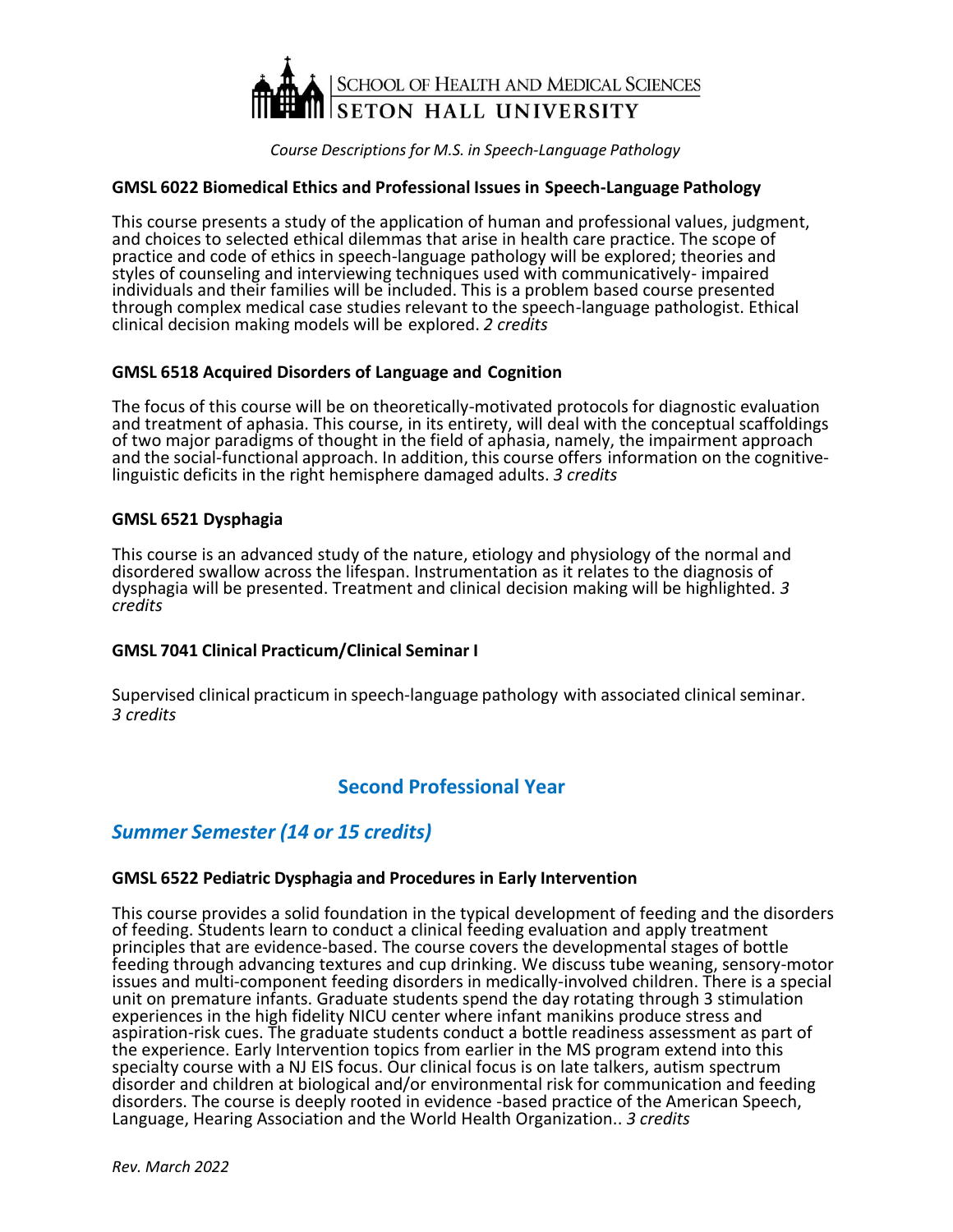

# **GMSL 6523 Fluency Disorders**

This course is an advanced study of the nature and etiology of stuttering and other fluency disorders. Current assessment protocols and evidence based intervention programs for pediatric and adult populations are emphasized. *3 credits*

# **GMSL 6524 Augmentative and Alternative Communication**

Assessment, treatment, and management of infants and children with speech motor disorders; intensive study of the interdisciplinary approach to augmentative and alternative communication; team approach to designing appropriate treatment plans, neuromotor management, environmental control, computer access and funding support. *3 credits*

# **GMSL 7010 Traumatic Brain Injury**

This course offers information pertaining to the effects of traumatic brain injury on human communication and cognition from a life-span perspective. Although a variety of communication disorders can result from traumatic brain injury, this course mainly highlights the cognitive and linguistic deficits in this population. Contemporary approaches to assessment and treatment of such disorders form the core of this course. *3 credits*

# **GMSL 7003 Research Methods II**

The goal of this course is for students to use critical thinking skills in the evaluation of research in the field of communication sciences and disorders. Students will gain a clearer understanding in evaluating the efficacy of treatment and intervention studies across multiple areas within the field of speech-language pathology. Focus on evidence- based treatment models and single-subject designs will empower students to become better consumers of research. *3 credits*

# **GMSL 7039 Research Project I**

Faculty-supervised research review or pilot project focusing on a single area within Speech-Language Pathology or Speech, Language, and Hearing Sciences. *2 credits*

# **Second Professional Year**

# *Fall Semester (10 credits)*

#### **GMSL 6013 Adult Neuromotor Disorders of Communication**

An overview of acquired disorders of speech motor planning, programming and execution in neurologically impaired adolescents, young adults and older populations. Special emphasis will be on the methods of assessment and rehabilitation for apraxias and dysarthrias. *2 credits*

#### **GMSL 6525 Voice Disorders**